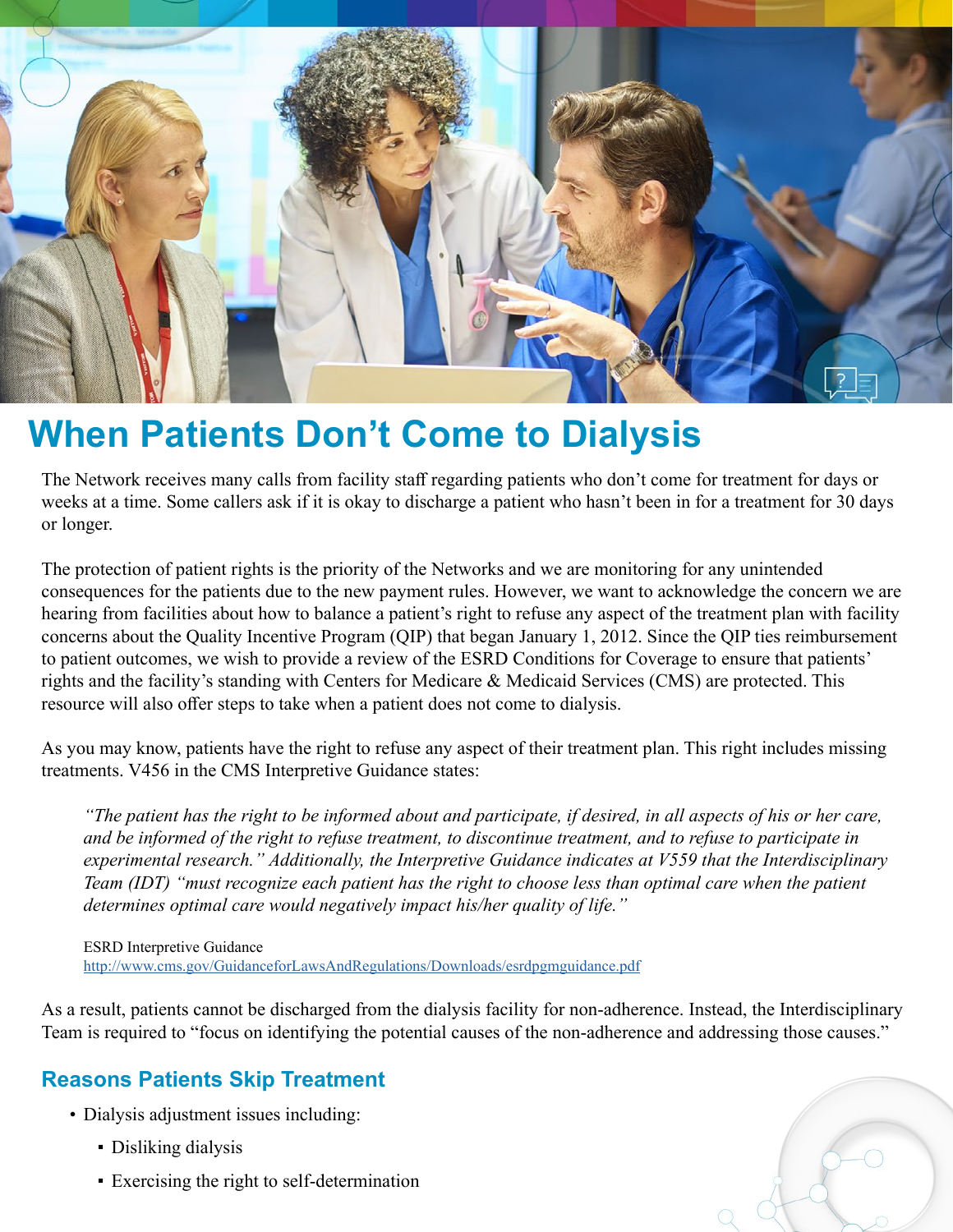- Not believing that dialysis is truly needed
- Avoidance of pain, discomfort or embarrassing situation (e.g., when patient has diarrhea)
- Life tasks/family obligations
- Transportation problems
- Conflict with staff
- Mental health issues
- Substance abuse

## **Assessment**

Understanding why a patient is missing treatments is the first step to addressing the issue, thus a re-assessment should be initiated to determine the root cause.

It is the responsibility of the facility to assess the barriers to treatment attendance and address those barriers with the patient. Designating the patient who chronically misses treatments as "unstable" and revising the patient's care plan would be a way to engage the entire IDT in a focused effort to identify barriers, plan interventions that address the barriers, and monitor and document outcomes. "Any member of the IDT, including the patient, may document why goals are not met or cannot be met" (V559 in the CMS Interpretive Guidance).

There are times when staff members believe a patient is missing treatments "all the time" when, in reality, the number of missed treatments by a patient in a week or month is relatively small. Quantifying the number of missed treatments and identifying any pattern to the days of the week that treatments are missed will help determine the extent of the problem. This may also be a useful education tool for the patient.

#### Staff Influence

Staff behavior can negatively influence patient adherence behavior. Staff members sometimes make the mistake of chastising a patient each and every time the patient shows up late for treatment or comes back after missing one or more treatments in a row. This is usually not an effective intervention for addressing adherence issues and is likely to create conflict between patient and staff. It may have the opposite effect on the patient's behavior than what was intended. Patients tell us that they believe staff doesn't care about them and whether they come to treatment or not. Patients feel that the staff is more concerned about having an empty chair and a missed treatment they can't bill for. Has any patient said this to you? If so, you may want to examine staff communication and facility processes for dealing with patient adherence.

#### Patient Response

Some patients aren't ready to commit to ongoing dialysis, while other patients believe that they don't need dialysis and have enough residual renal function to support their misperception about their health status. These patients show up once in a while and then disappear for days or weeks. Others may stop showing up altogether. Education falls on deaf ears and phone calls and welfare checks are considered harassment by the patient.

Some patients may not know how to tell you directly that they want to stop treatment. Other patients are clear that they don't want to come to treatment but the facility doesn't agree with the patient's decision, so staff keep calling the patient and sending out the police. Therefore, it is important that there is a discussion with the patient that discontinuing treatment is an option, what it means, and that end-of-life care can be arranged for them. Patients also need to know that if they make the decision to stop treatment now, they can change their minds and return to dialysis at your center in the future.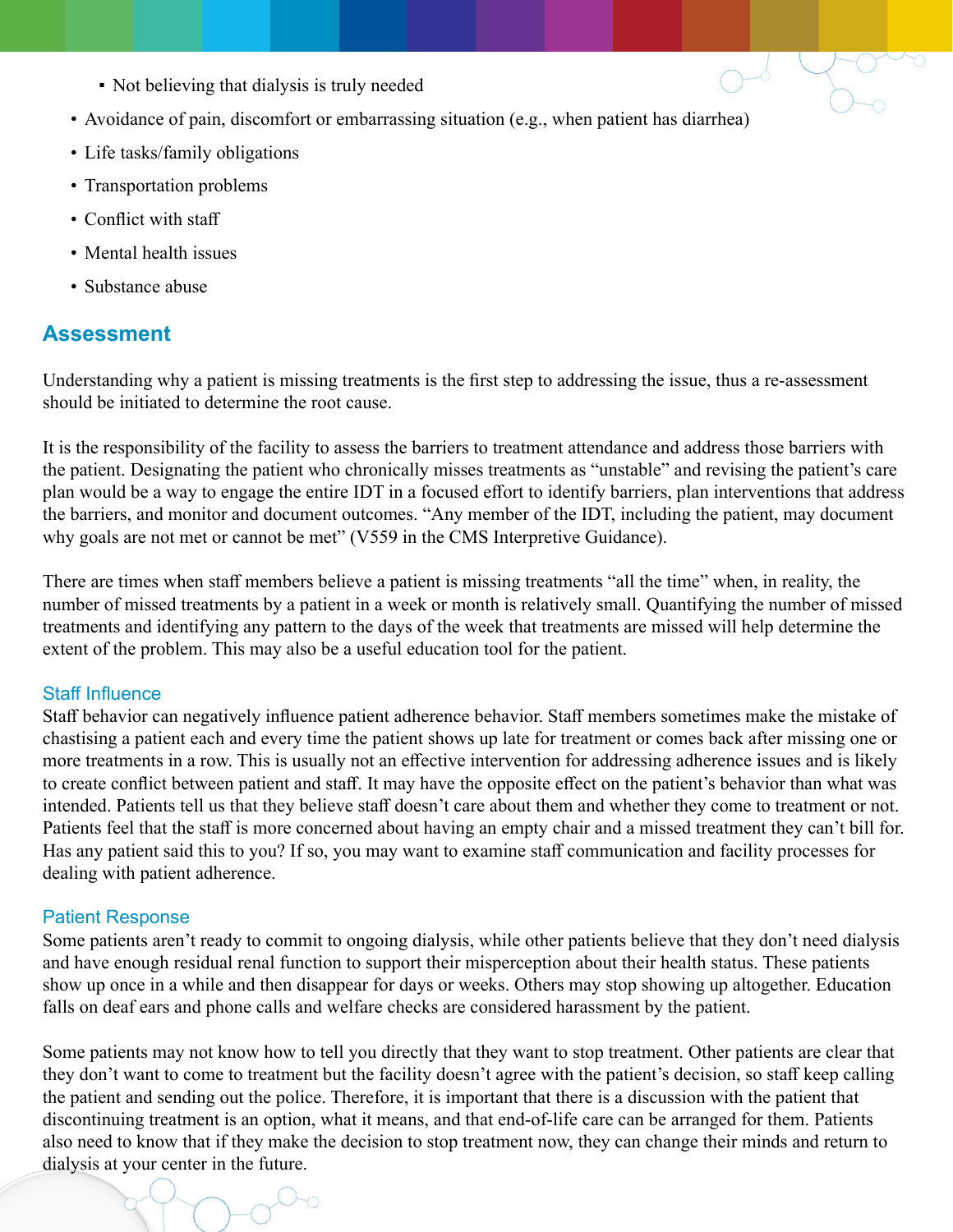## **Interventions**

Depending on the underlying barriers to adherence to treatment attendance, you may want to consider negotiating a plan of care goal with the patient to increase attendance by one more treatment a month, re-evaluate, and if the patient is successful try to negotiate attending two more treatments the following month, etc.

We suggest the following interventions for the patient who chronically misses treatments and is unresponsive to individualized interventions to decrease the number of missed treatments:

- If a patient chronically no calls/no shows, consider not setting up the machine until the patient arrives. The patient will then have to wait until the machine is ready to be used and treatment time will be cut in order to minimize disruption to other patients' treatment schedules.
- Move the patient to the last shift of the day in order to minimize disruption to facility operations.
- Involve the patient's nephrologist in attempts to re-engage the patient in their care.
- Send a letter to the patient that focuses on your concerns about their safety and your desire to meet with the patient. The letter should not include a demand that the patient receive a treatment in order to have a meeting. Examples of goals for meeting with the patient include assessing a catheter, reassessing barriers to treatment adherence, drawing blood to update lab results and possibly the patient's dialysis prescription, talking with the patient about discontinuing treatment, and planning for end-of-life care, if appropriate.
- If you are unable to contact the patient by phone (no working phone number; no answer to voice messages; no emergency contact information), call the police for a welfare check and document the outcome. If the patient is a home patient, schedule a home visit by the PD nurse and social worker in order to assess the patient.
- Contact Adult Protective Services if the patient is a vulnerable adult whose competency is questioned or who is known to be incompetent to make their own health care decisions and there is no known power of attorney or power of attorney is unavailable or refuses to be involved.
- Utilize emergency psychiatric services, including hospitalization for evaluation and treatment, if there is concern for immediate patient safety and patient has known or suspected mental illness.
- Thoroughly document all interventions and results. V767 states "Facilities are not penalized if a patient or patients do not reach the expected targets if the plan of care developed by the IDT is individualized, addresses barriers to meeting the targets, and has been implemented and revised as indicated".

**Please do not hesitate to call the Network if you would like a case consultation.**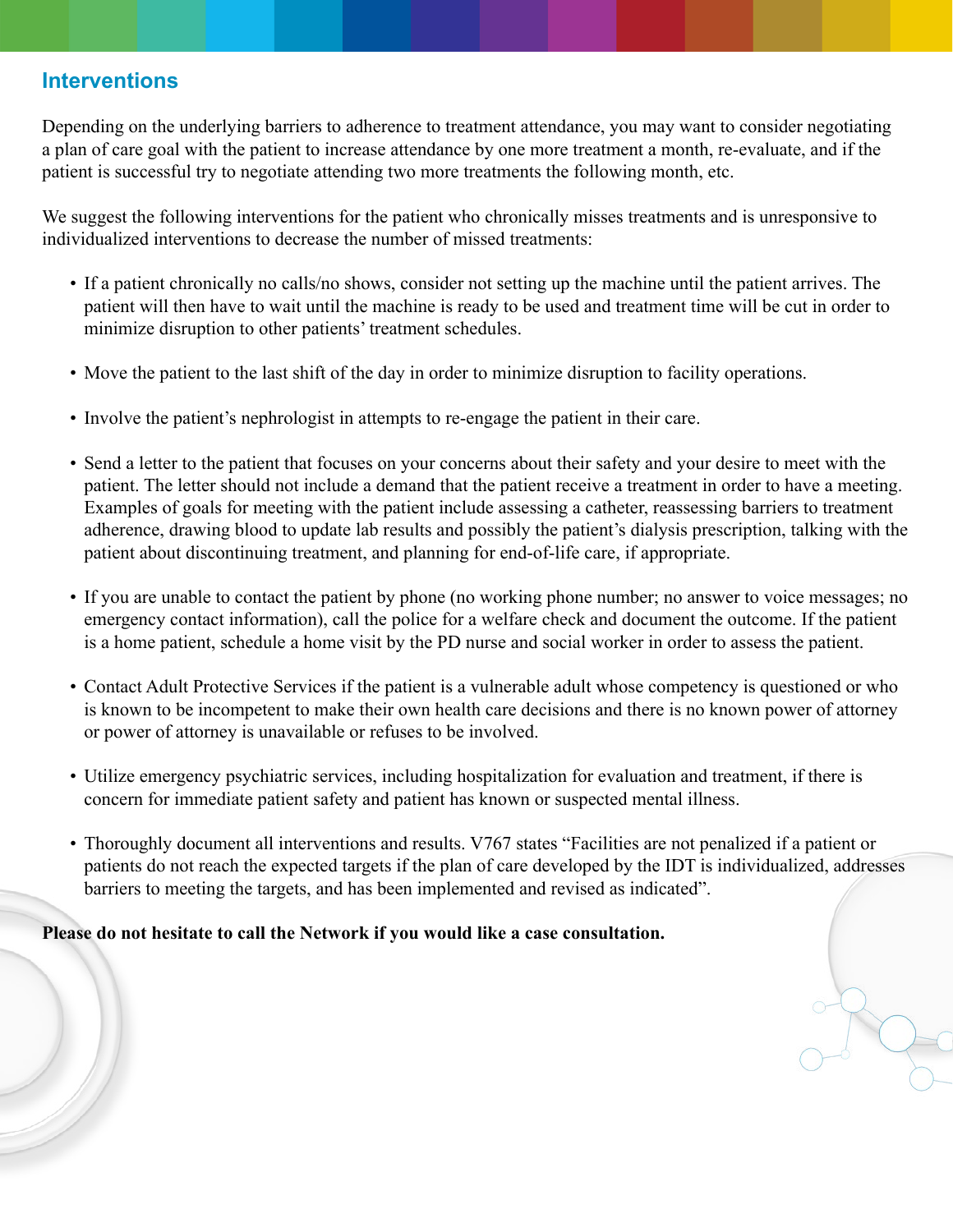# **CMS Frequently Asked Questions**

CMS has provided some additional guidance in regard to a patient who does not come for an extended period.

## **V767: Involuntary Discharge**

**Q** May a facility involuntarily discharge a patient who does not come for treatment for an extended period, for example, 3-4 weeks?

**A** The regulations specifically address the involuntary discharge process in an effort to reduce its occurrence. Facilities should work to avoid the need to involuntarily discharge any patient. In the situation described, a better resolution would be if the facility sent the patient a certified letter expressing concern about their absence from treatment and a willingness to talk with the patient about why s/he is not coming for treatment. In the letter, they could tell the patient that s/he has the right to discontinue treatment, that doing so will likely result in his/her death, and that if s/he chooses to resume dialysis, to call to let the facility know this so the facility can schedule the dialysis treatment. The facility should provide names and phone numbers of key people s/he could talk with including the physician, social worker, and nurse manager or facility administrator. If the patient is unable to be reached, or does not respond to these efforts, the patient may be voluntarily discharged, as the patient has chosen to discontinue treatment.CMS Version 1.3, ESRD

Conditions for Coverage, Frequently Asked Questions. SC11-13-02 End Stage Renal Disease Updated of Frequently Asked Questions attach1.doc.x

In a case where the above is appropriate, the Network would recommend that a reasonable deadline (30 days) be provided to the patient.

- Contact the Network regarding the situation and provide documentation of the facility prior to indicating the patient has chosen to discontinue treatment.
- It should be noted and the patient should be informed that if they choose to discontinue and their Medicare coverage is only due to ESRD, then their Medicare coverage would be terminated.

The Patient Services Department has developed the attached checklist for working with patients with this type of non-adherence which should be used in conjunction with discussions with Network staff.

## **Please contact the Patient Services Department to inform the Network of any such situation.**